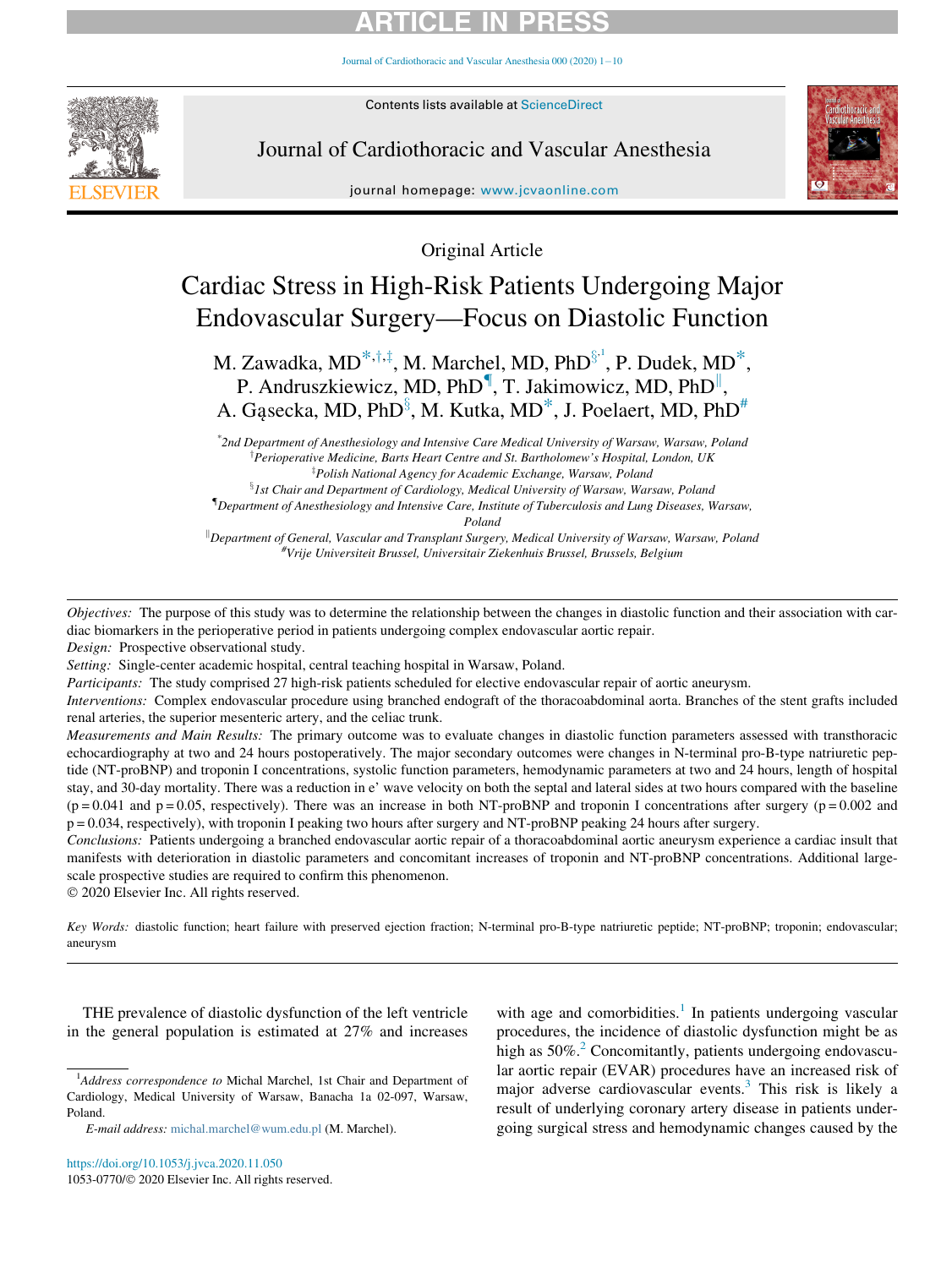<span id="page-1-0"></span>stent-graft, which lead to increased ventricular afterload and reduced diastolic coronary perfusion. $4-10$  Even though perioperative diastolic dysfunction, especially preoperative diastolic dysfunction, is a well-established independent risk factor for major adverse cardiovascular events and is an earlier marker of myocardial ischemia more so than cardiac troponin, $1^{1-21}$  the changes in diastolic function and their association with troponin concentration in patients undergoing EVAR have not been established.

The aim of the present prospective observational study was to evaluate dynamic changes in diastolic function of the left ventricle and cardiac biomarkers in the perioperative period in high-risk patients after complex endovascular aortic procedures.

#### Methods

### Patients

The study protocol, designed in compliance with the Declaration of Helsinki, was approved by the local Ethics Committee (approval number KB/42/2018) and registered in the ClinicalTrials.gov database (NCT03534440). The study was conducted from July 2018-December 2019. Convenience sampling was used because of the availability of the researchers for three consecutive echocardiographic assessments. All participants provided written informed consent. Patients were eligible for enrollment if they were (1) scheduled for an elective treatment of a thoracoabdominal aneurysm with branched endograft (branches to visceral arteries) without previous surgical interventions on the aorta, (2) older than 60 years, and (3) at least class III on the Revised Cardiac Risk Index by Lee.<sup>[22](#page-8-5)</sup> Exclusion criteria included atrial fibrillation or other nonsinus rhythms, atrioventricular blocks, heart rate change >25% postoperatively, inadequate (nondiagnostic) transthoracic view on echocardiography, and the development of perioperative hemorrhagic shock. The assessment scheme is shown in [Fig 1](#page-1-0). The primary outcome was the change in diastolic function parameters assessed with transthoracic echocardiography (TTE) at two and 24 hours. The secondary outcomes were (1) changes in N-terminal pro-B-type natriuretic peptide (NT-proBNP) and troponin I concentrations; (2) change in systolic function parameters assessed with TTE; (3) changes in hemodynamic parameters (blood pressure, heart rate, vasopressors requirement); (4) fluid balance; and (5) kidney function at two and 24 hours. In addition, length of hospital stay and 30-day mortality were assessed.

### Echocardiography

All patients underwent comprehensive echocardiographic assessment (1) before and (2) two hours after and (3) 24 hours after surgery. A TTE was performed by anesthesiologists (M. Z., P.D.) trained in this technique. All scans were performed with a Philips Sparq ultrasound machine (Philips Healthcare, Andover, MA) using a phased-array transducer probe (2-4 MHz), with additional analysis using Philips Q-Station 3.3.2

## **Baseline**

- ◆ Echocardiographic assessment
- ◆ Cardiac biomarkers
- ◆ Renal function
- ◆ Hemodynamic parameters



Fig 1. Study design with differentiations in assessments at all time points.

software. Echocardiographic measurements were based on the American Society of Echocardiography and the European Association of Cardiovascular Imaging recommendations.<sup>[23](#page-8-6)</sup> The current criteria for diagnosing diastolic dysfunction include the following four characteristics that are acquired using tissue Doppler imaging (TDI), color Doppler, and twodimensional echocardiography: (1) lateral early peak wave velocity with TDI (e')  $<$ 10 cm/s or medial e'  $<$ 7 cm/s; (2) ratio of the early diastolic transmitral flow velocity (E) to average  $e' > 14$ , implying increased filling pressures; (3) presence of tricuspid regurgitation, suggesting increased pressures in the pulmonary artery, with a tricuspid regurgitant velocity  $>2.8$  m/s; and (4) remodeling of the left atrium, indicating chronically elevated left ventricular filling pressures. $^{23}$  $^{23}$  $^{23}$  Left atrium volume was not measured in the present study; the main parameters assessed are shown in the Appendix. For the assessment of diastolic function, TDI was used to measure e' and late diastolic (a') velocities, and continuous-wave Doppler was used to estimate tricuspid regurgitant velocity. To assess the systolic function of the left ventricle, the ejection fraction using the biplane Simpson method and the S' wave velocity of the mitral annulus were measured. The following steps were applied to ensure high-quality data collection: (1) all variables were measured at end-expiration, (2) the average of three cardiac cycles was used for analysis, and (3) cardiac cycles with extrasystoles on the electrocardiogram (ECG) were excluded.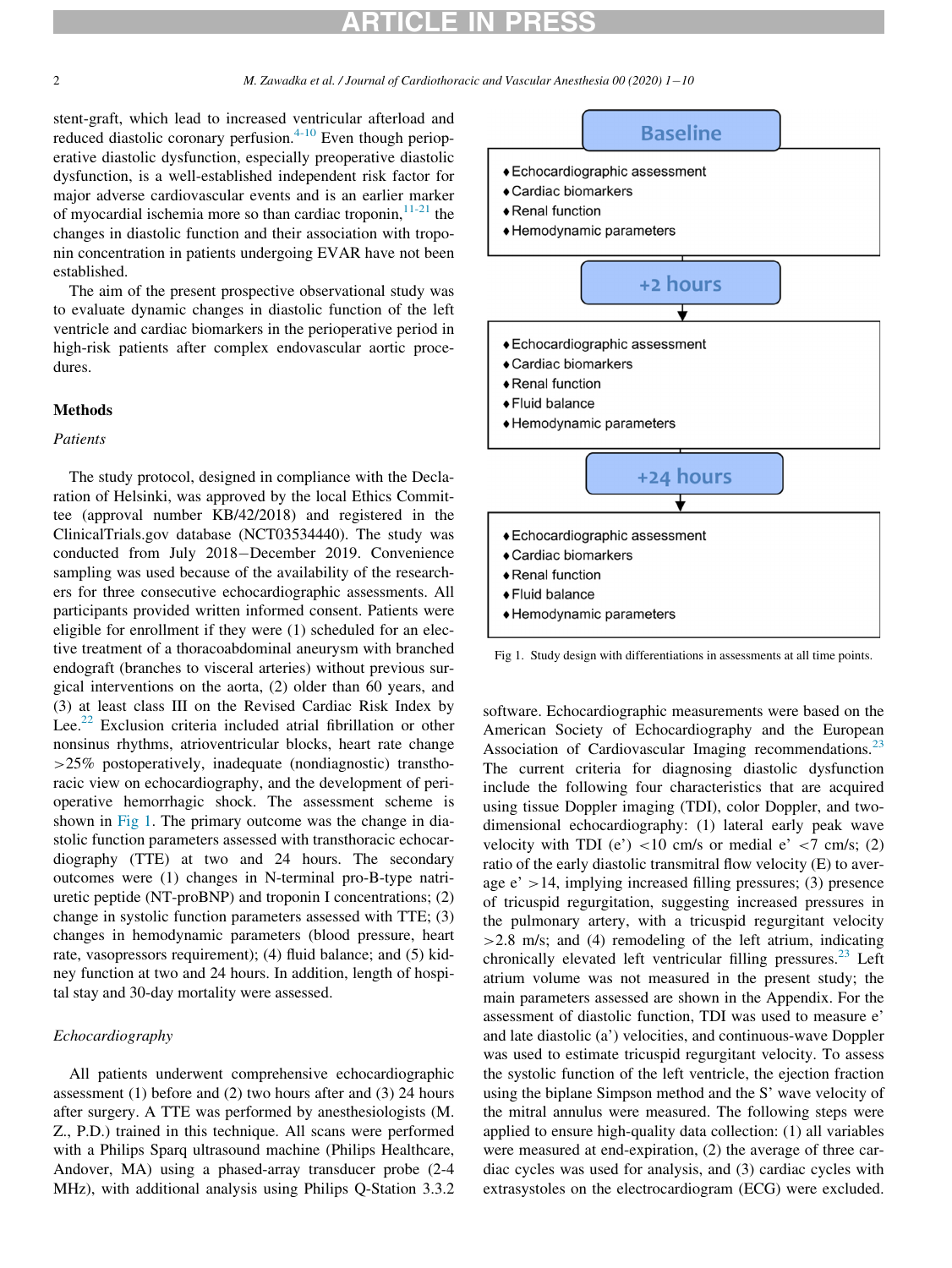M. Zawadka et al. / Journal of Cardiothoracic and Vascular Anesthesia 00 (2020)  $1-10$ 10 3

<span id="page-2-0"></span>Table 1

Intraclass Correlations Coefficients (One-Way Random Model) Among Measurements of Three Echocardiographers

| Echocardiographic Parameters |                  | Intraclass Correlation | 95% Confidence Interval<br>Lower Bound Upper Bound |       |
|------------------------------|------------------|------------------------|----------------------------------------------------|-------|
| $E+A$                        | Single measures  | 0.93                   | 0.831                                              | 0.977 |
|                              | Average measures | 0.975                  | 0.937                                              | 0.992 |
| S' e' a' med/lat             | Single measures  | 0.874                  | 0.763                                              | 0.942 |
|                              | Average measures | 0.954                  | 0.906                                              | 0.98  |
| Ejection fraction            | Single measures  | 0.82                   | 0.328                                              | 0.966 |
|                              | Average measures | 0.901                  | 0.494                                              | 0.983 |
| Tricuspid regurgitation      | Single measures  | 0.973                  | 0.936                                              | 0.989 |
|                              | Average measures | 0.986                  | 0.967                                              | 0.994 |

Because of TDI angle dependency, only samples with an angle of incidence <15 degrees were included in the analysis. A random sample of 30 echocardiographs were anonymized and reported to a cardiologist with advanced echocardiography training (M.M.) and an independent anesthesiologist trained in echocardiography (P.A.), both of whom were blinded to the patients' data. Interobserver variability was calculated for all three measurements—initial investigator, independent cardiologist, and anesthesiologist ([Table 1\)](#page-2-0).

#### Clinical Data and Laboratory Tests

During the preoperative visit, the following information was collected from the patients using a questionnaire: demographics (age, sex); body mass index; diagnosis upon admission; and cardiovascular risk factors and comorbidities (eg, hypertension, heart failure, history of myocardial infarction or cerebral ischemia, chronic obstructive pulmonary disease, chronic kidney disease, diabetes, smoking, obesity). In addition, routine preoperative laboratory tests were collected, including full blood count, extended coagulation profile, creatinine, urea, troponin I, NT-proBNP, 12-lead ECG, and chest xray. The perioperative assessment scheme is shown in the Appendix. According to hospital guidelines, angiotensin-converting enzyme inhibitors/angiotensin II receptor blockers were withheld on the day of surgery. Blood samples for NTproBNP and troponin I were obtained at the time of echocardiography examination before surgery and two and 24 hours after surgery to ensure the best correlation between the assessed biomarkers and cardiac function. Length of hospitalization and mortality data were collected from the hospital's registry, and follow-up data were collected during a phone call after one month.

#### Intraoperative Management

All procedures were performed with the patient under general anesthesia. Anesthesia was induced with propofol and maintained with sevoflurane (1 MAC). Fentanyl (1-2  $\mu$ g/kg) was used intraoperatively, and titrated morphine with paracetamol were administered for postoperative pain. Neuromuscular blockade was maintained with cisatracurium to a train-of-four. The monitoring involved three-lead ECG, pulse oximetry, invasive blood pressure monitoring in the right radial artery, esophageal temperature monitoring, urinary catheter, arterial blood gas monitoring, and activated clotting time analysis, according to local practice. Patients had a central venous catheter inserted after induction of anesthesia. The anesthesiologists were asked to record the intraoperative fluid balance, changes in hemoglobin concentration, requirement for vasoactive drugs, and any episodes of hypotension (defined as a decrease in mean arterial pressure below 65 mmHg).<sup>[24](#page-8-7)</sup> In addition, data from the anesthetic chart were collected, including minimum alveolar concentration of anesthetic, end-tidal carbon dioxide concentration, fraction of inspired oxygen, pulse oximetry saturation, systolic and diastolic blood pressures in five-minute intervals, heart rate, drugs given, urine output, blood loss, and fluids given.

#### Surgery

All included patients underwent the complex endovascular procedure using a branched endograft of the thoracoabdominal aorta. Branches of the stent-grafts included renal arteries, the superior mesenteric artery, and the celiac trunk. The planning was based on the anatomy of the vessels assessed on computed tomography measurements and customized on the Zenith t-Branch system (Cook Medical, Bloomington, IN). All procedures were performed by a single operator (T.J.) in a hybrid operating room. Surgical access was performed via femoral and left axillary cutdowns.

#### Postoperative Management

After EVAR, all patients were monitored in a high-dependency postoperative unit for 48 hours. The monitoring included three-lead ECG, pulse oximetry, invasive blood pressure monitoring, temperature, urine output, and activated partial thromboplastin time every six hours because of heparin infusion. In addition, data about early complications, including hemorrhage; need for surgical reintervention; requirement for vasopressor infusion; new onset of atrial fibrillation and delirium; and neurologic events, such as spinal cord ischemia, were collected up to 48 hours in the postoperative ward.

Because many confounding factors may have contributed to change in diastolic function, variations in hemoglobin level,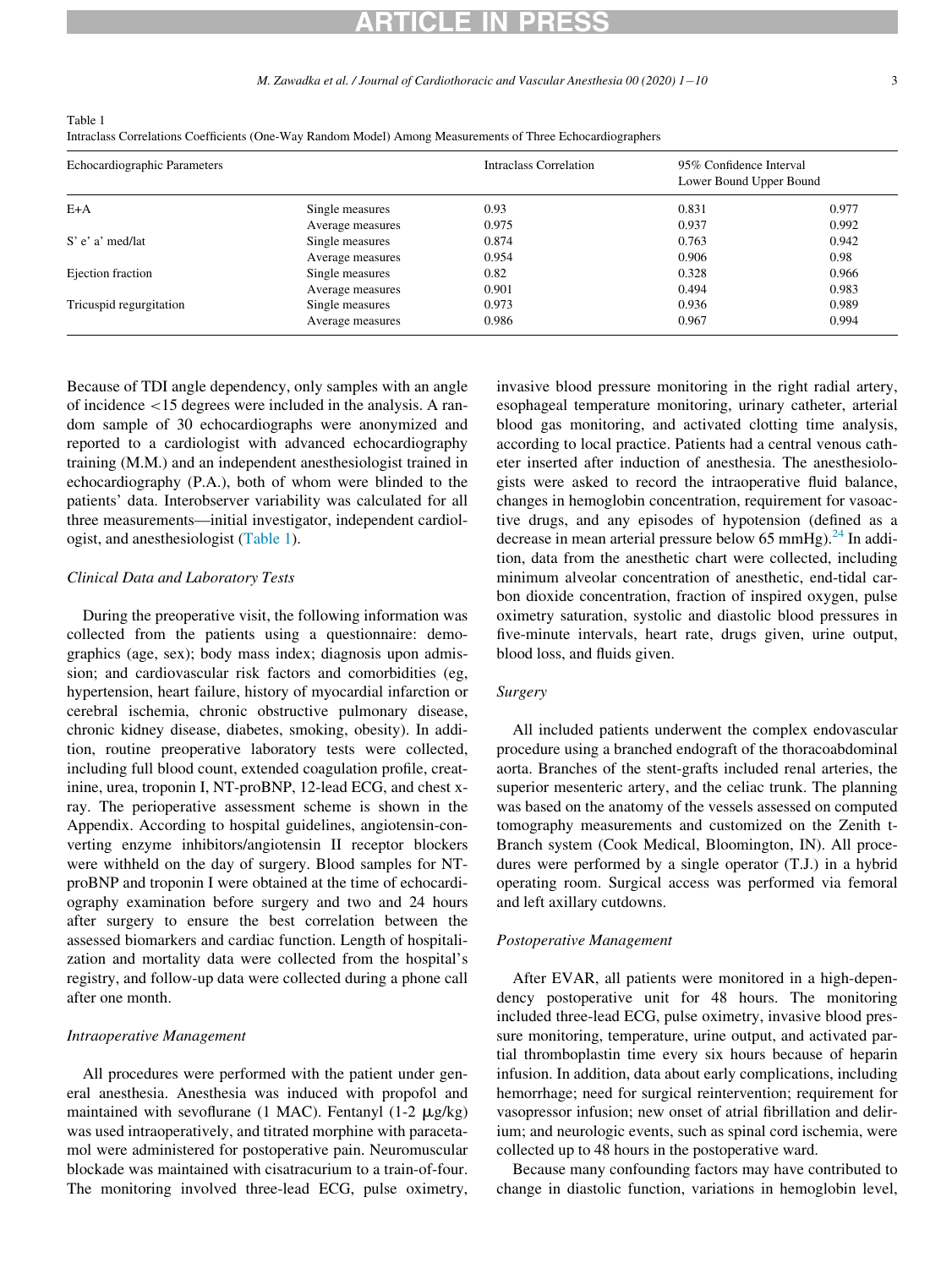4 M. Zawadka et al. / Journal of Cardiothoracic and Vascular Anesthesia 00 (2020) 1-10

<span id="page-3-1"></span>fluid balance, and renal function and the potential effect of the surgery itself (eg, duration, blood loss, need for vasopressors, fluid balance) were noted.

#### Statistical Analysis

The sample size was selected based on the authors' pilot study, presented at Euroanaesthesia 2019 (07AP13-9). Based on the estimate diastolic dysfunction occurs in  $45\% \pm 10\%$ , 30 patients were needed to show at least a 10% difference in diastolic function with  $\alpha$  = 0.05 and  $\beta$  = 0.0[2](#page-8-1) (80% power).<sup>2</sup> Lavene's and the Shapiro-Wilk tests were performed to evaluate the data distribution. Normally distributed data are presented as mean  $\pm$  standard deviation, whereas nonparametric data are presented as median and interquartile ranges. The Student paired  $t$  test and Wilcoxon matched pair test were conducted for data with parametric and nonparametric distribution, respectively. Data were analyzed as two matched pairs, with preoperative values compared with two- and 24 hour timepoints. A p value  $< 0.05$  was considered to be significant. SPSS Statistica, v26.0 (Statistica, Tulsa, OK), and GraphPad Prism 8c (GraphPad Software, San Diego, CA) were used for all analyses. The intraclass correlation coefficient was calculated to present correlations among readings made by different echocardiographers (see [Table 1\)](#page-2-0).

### Results

<span id="page-3-0"></span>Of the 58 patients undergoing EVAR from July 2018-December 2019, a total of 30 patients volunteered and were included in this study. Twenty-seven patients were included in the final analysis (three patients did not complete the study protocol because of exclusion criteria [early

| Table 2                     |
|-----------------------------|
| <b>Patient Demographics</b> |

| Number of patients      | 27              |
|-------------------------|-----------------|
| Age $(y)$               | $71.4 \pm 6.3$  |
| Weight (kg)             | $76.5 \pm 15.0$ |
| Height (cm)             | $174.0 \pm 8.4$ |
| BMI $(kg/m2)$           | $25.9 \pm 4.4$  |
| Sex (% male)            | $81\%$ (n = 22) |
| Comorbidities $(\% )$   |                 |
| Hypertension            | $93\%$ (n = 25) |
| Coronary artery disease | $70\%$ (n = 19) |
| Smoking                 | $63\%$ (n = 17) |
| Post-MI                 | $37\%$ (n = 10) |
| Chronic kidney disease  | $26\%$ (n = 7)  |
| <b>COPD</b>             | $26\%$ (n = 7)  |
| Cerebrovascular disease | $22\%$ (n = 6)  |
| Diabetes mellitus       | $19\%$ (n = 5)  |
| Treatment with ACEi/ARB | $75\%$ (n = 18) |

NOTE. Values mean (standard deviation) and comorbidities are number (proportion).

Abbreviations: ACEi, angiotensin-converting enzyme inhibitors; ARB, angiotensin II receptor blockers; BMI, body mass index; COPD, chronic obstructive pulmonary disease; MI, myocardial infarction.

postoperative shock as a result of hemorrhage] or logistic reasons [early discharge from the postoperative ward]). A CON-SORT diagram is shown in [Fig 2.](#page-3-0) The baseline characteristics of the patients are shown in [Table 2](#page-3-1). The mean age was 71, and 81% were male. The majority of patients had hypertension (93%), coronary artery disease (70%), and a history of smoking (63%). A total of 81 echocardiograms were analyzed, and a random sample of 30 echocardiograms was sent for reevaluation by a cardiologist trained in echocardiography. There were no significant differences upon reevaluation performed by the cardiologist (see [Table 1\)](#page-2-0).



Fig 2. CONSORT diagram of patient recruitment.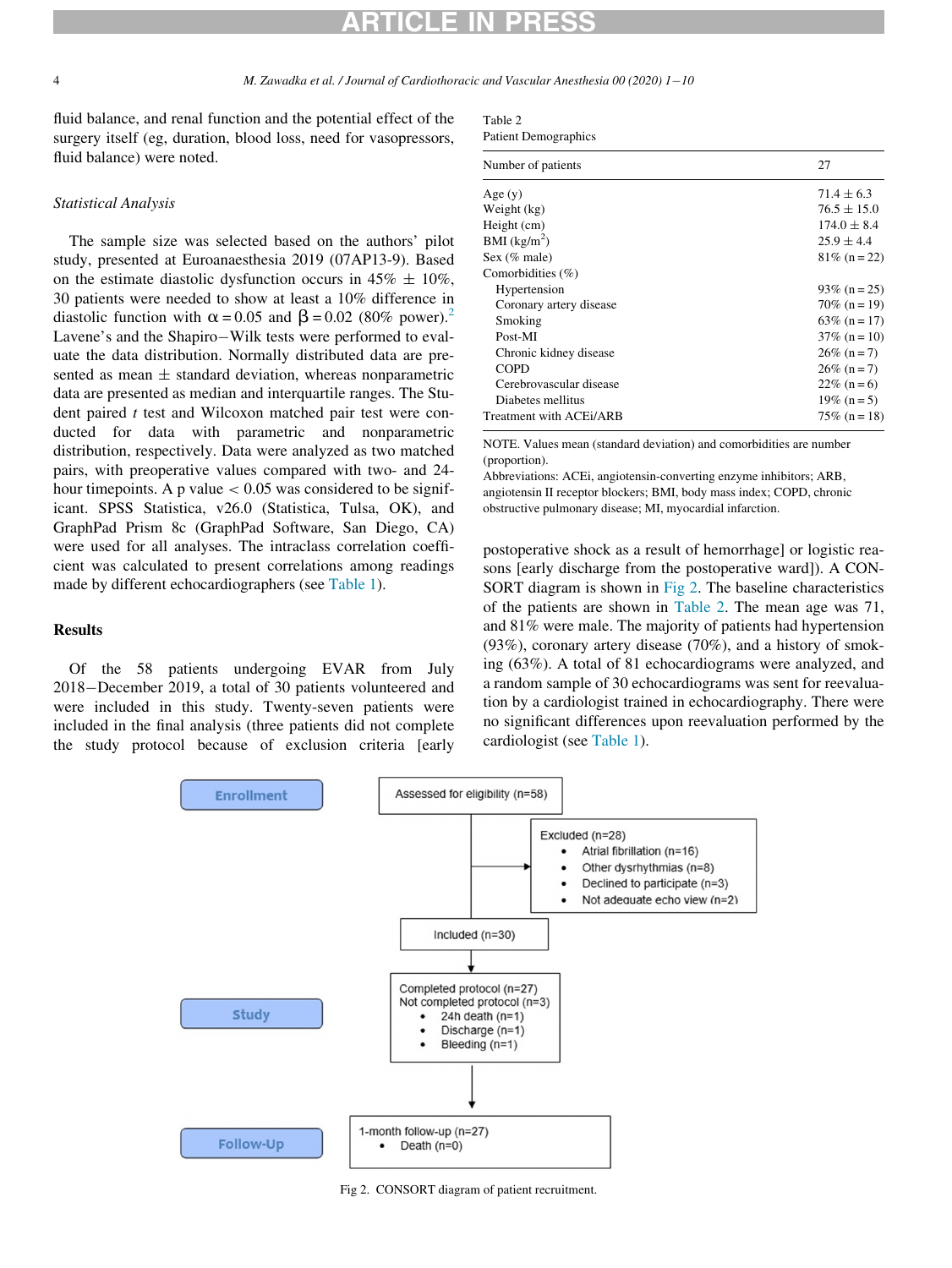M. Zawadka et al. / Journal of Cardiothoracic and Vascular Anesthesia 00 (2020)  $1-10$ 10 5

<span id="page-4-0"></span>

Fig 3. Diastolic parameters in patients undergoing branched endovascular aortic repair of thoracoabdominal aortic aneurysm. (A) e' wave velocity on the medial side; (B) e' wave velocity on the lateral side; (C) E/A ratio; (D) average E/e' ratio.

#### Changes in Diastolic Function Parameters After EVAR

After EVAR, diastolic function parameters were assessed with echocardiography ([Fig 3](#page-4-0)). There was a reduction of e' wave velocity on both the medial and lateral sides at two hours compared with baseline  $(p = 0.041$  and  $p = 0.05$ , respectively (see [Fig 3](#page-4-0), A and B). In addition, there was a larger reduction in the diastolic velocity of the medial part of the annulus compared with that of the lateral part. There was a decrease in the E/A ratio at 24 hours compared with baseline  $(p = 0.022)$ (see Fig  $3, C$ ) and a decrease in the E wave velocity at two and 24 hours compared with baseline ( $p = 0.048$  and  $p = 0.0025$ , respectively) [\(Table 3](#page-4-1)). The incidence of E/A ratio  $\lt 0.8$  was greater at two hours compared with baseline  $(p = 0.029)$ . There was no difference in the average E/e' ratio at any time compared with baseline (see Fig  $3$ ,  $D$ ). No significant differences

<span id="page-4-1"></span>Table 3 Echocardiographic Parameters in Patients Undergoing Endovascular Repair of Thoracoabdominal Aortic Aneurysm

| Parameter               | Baseline          | 2 h After Surgery | 24 h After Surgery           |
|-------------------------|-------------------|-------------------|------------------------------|
| E                       | $81.6 \pm 24.8$   | $70.0 \pm 14.0^*$ | $67.0 \pm 14.9$ <sup>*</sup> |
| A                       | 82.2 [70.0-88.2]  | 85.3 [69.8-98.9]  | 82.9 [64.0-95.0]             |
| E/A                     | $1.1 \pm 0.4$     | $0.9 \pm 0.3$     | $0.9 \pm 0.2^{\circ}$        |
| e' medial               | $8.3$ [6.4-9.1]   | $6.6$ [4.9-7.8]   | $7.3$ [5.9-8.6]              |
| e' lateral              | 10.3 [7.7-11.4]   | $8.3$ [7.5-11.4]  | $10.4$ [8.8-11.5]            |
| a' medial               | $9.2$ [7.5-10.3]  | $8.6$ [6.3-11.7]  | 8.9 [8.0-11.3]               |
| a' lateral              | $9.4$ [8.0-11.7]  | $9.7$ [8.4-13.0]  | 10.6 [8.7-13.2]              |
| Average E/e'            | $8.6 \pm 2.5$     | $9.2 \pm 1.8$     | $8.5 \pm 3.1$                |
| Declaration time (ms)   | $236.7 \pm 96.3$  | $246.0 \pm 79.4$  | $225.2 \pm 85.1$             |
| $IVRT$ (ms)             | 90 [78.5-101.5]   | 99 [78.5-103.0]   | 76 [60.3-111.3]              |
| Tricuspid regurgitation | 155 [105.3-210.0] | 110 [101.5-200.0] | 120 [91.2-220.0]             |
| $EF(\%)$                | 57 [52-60]        | 60 [48-61]        | 58 [54-61]                   |
| $LVEDV$ (mL)            | $121.5 \pm 36.3$  | $127.5 \pm 37.9$  | $122.7 \pm 37.1$             |
| S' medial               | $7.5$ [7.1-9.6]   | $7.1$ [6.5-8.1]*  | 8.37 [7.22-10.4]             |
| S' lateral              | 7.6 [6.9-9.6]     | 8.3 [7.5-9.7]     | $9.0$ [7.4-12.0]             |

NOTE. Values are median (interquartile range [range]) or mean (standard deviation), in cm/s unless specified otherwise.

<span id="page-4-2"></span>Abbreviations: EF, ejection fraction; IVRT, isovolumic relaxation time; LVEDV, left ventricular end-diastolic volume.

 $* p < 0.05$  compared with baseline.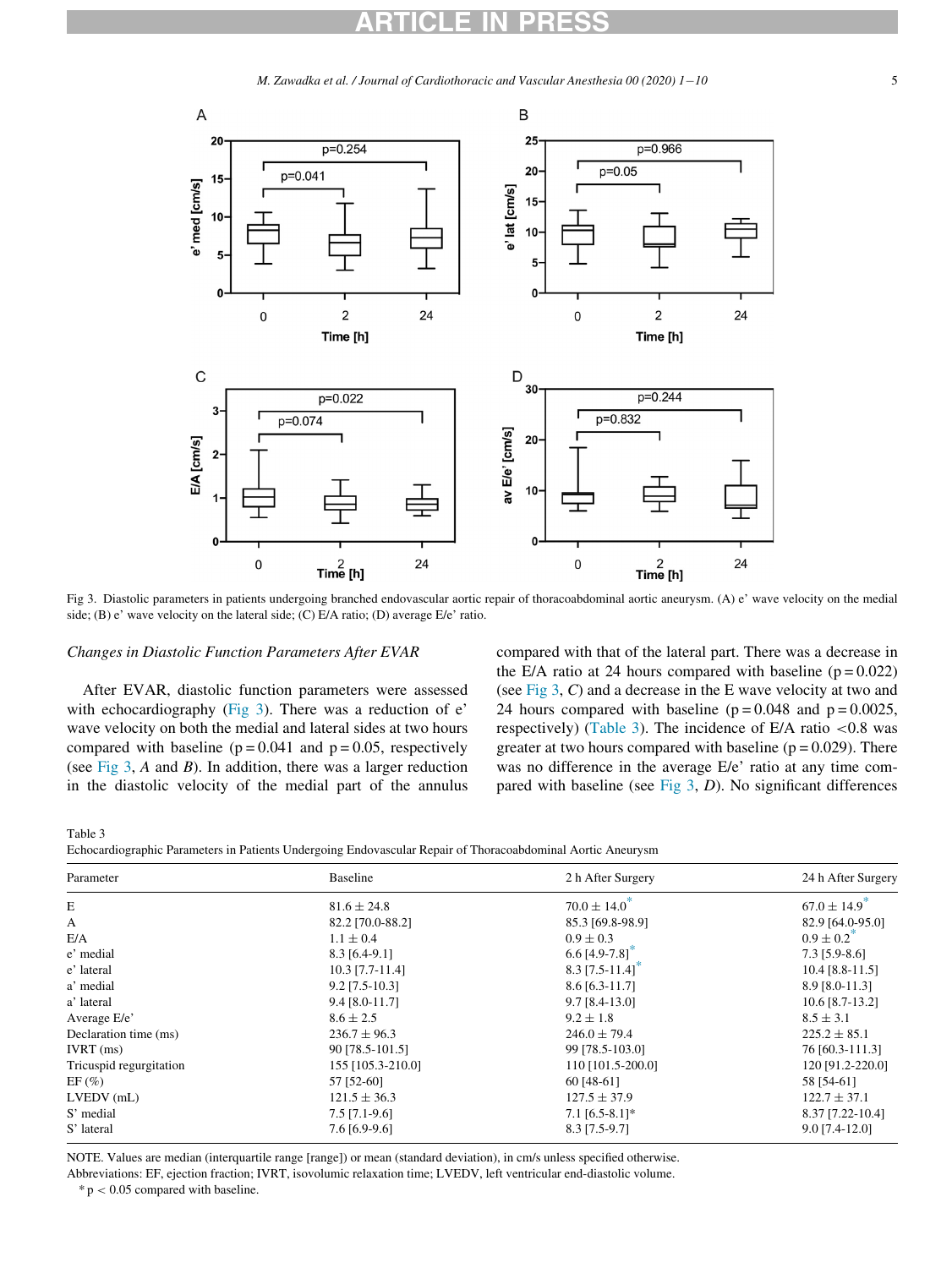6 M. Zawadka et al. / Journal of Cardiothoracic and Vascular Anesthesia 00 (2020) 1-10

#### <span id="page-5-0"></span>Table 4

Prevalence of Diastolic Cutoff Values Based on 2016 Guidelines From American Society of Echocardiography and the European Association of Cardiovascular Imagining in Patients Undergoing Endovascular Repair of Thoracoabdominal Aortic Aneurysm

| Parameter                  | <b>Baseline</b> | 2 h After Surgery          | 24 h After Surgery |
|----------------------------|-----------------|----------------------------|--------------------|
| $E > 50$ cm/s              | $67\%$ (n = 18) | $70\%$ (n = 19)            | $63\%$ (n = 17)    |
| E/A < 0.8                  | $11\%$ (n = 3)  | 41\% $(n = 11)$            | $30\%$ (n = 8)     |
| $E/A$ 0.8-2                | $70\%$ (n = 19) | $63\%$ (n = 17)            | $70\%$ (n = 19)    |
| E/A > 2                    | $4\%$ (n = 1)   | $0\%$                      | $0\%$              |
| $e'$ medial $<$ 7 cm/s     | $26\%$ (n = 7)  | 56\% (n = 15) <sup>*</sup> | $37\%$ (n = 10)    |
| $e'$ lateral $\lt$ 10 cm/  | $37\%$ (n = 10) | $52\%$ (n = 14)            | $33\%$ (n = 9)     |
| s                          |                 |                            |                    |
| Average $E/e' > 14$        | $4\%$ (n = 1)   | $0\%$                      | $0\%$              |
| Tricuspid<br>regurgitation | $0\%$           | $0\%$                      | $0\%$              |
| $>280$ cm/s                |                 |                            |                    |

<span id="page-5-2"></span> $* p < 0.05$  compared with baseline.

in any other diastolic parameters examined, namely deceleration time and tricuspid regurgitation gradient, were observed ([Tables 3](#page-4-1) and [4\)](#page-5-0). Perioperative variables, including secondary endpoint results, are shown in [Table 5](#page-5-1).

#### Biomarkers

Both NT-proBNP and troponin I concentrations increased after surgery, with troponin I peaking two hours after surgery and NT-proBNP peaking 24 hours after surgery  $(p = 0.002,$  $p = 0.001$ ) [\(Fig 4,](#page-6-0) A and B). There was a negative correlation between the baseline concentration of NT-proBNP and lateral e' at 24 hours after surgery  $(r = 0.49; p = 0.032)$  (see [Fig 4](#page-6-0), C) and with medial e' at two hours after surgery ( $r = 0.72$ ; p < 0.001) (see [Fig 4,](#page-6-0) D).

#### Systolic Function

Echocardiographic parameters are shown in [Table 3](#page-4-1). There were no differences between ejection fraction and left ventricle end-diastolic volume measured at baseline and at two or 24 hours after surgery. However, there was a decrease in S' medial wave velocity two hours after surgery  $(p = 0.02)$ . No decrease in the S' lateral wave velocity was observed  $(p = 0.58)$ .

#### Other Secondary Endpoints

Heart rate, blood pressure, creatine and urea concentrations, length of stay, and 30-day mortality data also were collected (see [Table 5\)](#page-5-1). There was an increase in heart rate 24 hours after surgery compared with the baseline (64  $\pm$  9 v 72  $\pm$  8 beats/ min;  $p = 0.022$ ). There was no change in systolic blood pressure over the three time points, but a decrease in diastolic blood pressure two hours after surgery compared with baseline was observed (75  $\pm$  11 v 64  $\pm$  11 mmHg; p = 0.016). The cumulative duration of hypotension was fewer than five minutes in three patients, between five and ten minutes in four patients, and longer than ten minutes in three patients (see [Table 5](#page-5-1)). There were no differences in creatinine or urea concentrations during the postoperative period. The median length of stay in the hospital was 8.0 (5.8-9.0) days, the 30-day mortality rate was  $0\%$  (n = 0), and the in-hospital mortality rate was  $7\%$  (n = 2). One early death occurred during the first 24 hours after surgery as a result of retroperitoneal bleeding.

#### <span id="page-5-1"></span>Table 5

Perioperative Variables in Patients Undergoing Branched Endovascular Repair of Thoracoabdominal Aortic Aneurysm

| Intraoperative data                                           |                     |                                                    |                             |
|---------------------------------------------------------------|---------------------|----------------------------------------------------|-----------------------------|
| Duration of surgery (min)                                     | $186.6 \pm 54.2$    |                                                    |                             |
| Patients with episode of hypotension (cumulative time) $(\%)$ | $37\%$ (n = 10)     | $<$ 5 min: n = 3; 5-10 min: n = 4; > 10 min: n = 3 |                             |
| Patients with noradrenaline support during surgery $(\%)$     | $30\%$ (n = 8)      |                                                    |                             |
| Fluids given (mL)                                             | 1,500 [1,000-1,850] |                                                    |                             |
| Urine output during (mL)                                      | 450 [200-700]       |                                                    |                             |
| Blood lost (mL)                                               | 70 [30-280]         |                                                    |                             |
| Length of stay $(d)$                                          | 8.0 [5.8-9.0]       |                                                    |                             |
| 30-day mortality                                              | $0\%$ (n = 0)       |                                                    |                             |
| In-hospital mortality                                         | $7\%$ (n = 2)       |                                                    |                             |
|                                                               | Baseline            | 2 h after surgery                                  | 24 h after surgery          |
| Hemoglobin level (mg/dL)                                      | $12.6 \pm 1.6$      | $11.6 \pm 1.7$                                     | $11.2 \pm 1.6$ <sup>*</sup> |
| Creatinine (mg/dL)                                            | 1.15 [0.94-1.61]    | 1.06 [0.81-1.36]                                   | 1.36 [0.91-1.63]            |
| Urea $(mg/dL)$                                                | 47 [38-64]          | 40 [33-59]                                         | 46 [35-80]                  |
| Heart rate (beats/min)                                        | $64 \pm 9$          | $63 \pm 9$                                         | $72 \pm 8$ <sup>*</sup>     |
| Systolic blood pressure (mmHg)                                | $139 \pm 24$        | $140 \pm 26$                                       | $136 \pm 22$                |
| Diastolic blood pressure (mmHg)                               | $75 \pm 11$         | $64 \pm 11^{7}$                                    | $66 \pm 13$                 |
| <b>Biomarkers</b>                                             |                     |                                                    |                             |
| Troponin (ng/dL) normal value $< 0.034$ ng/dL                 | $0.003$ [0-0.013]   | $0.015$ [0.004-0.054]                              | $0.007$ [0-0.016]           |
| NT-proBNP (pg/dL) normal value $< 125$ pg/dL                  | 233 [107-573]       | 302 [174-865]                                      | 643 [433-1,031]             |

NOTE. Values are median (interquartile range [range]) or mean (standard deviation).

<span id="page-5-3"></span>Abbreviation: NT-proBNP, N-terminal pro-B-type natriuretic peptide.

 $* p < 0.05$  compared with baseline.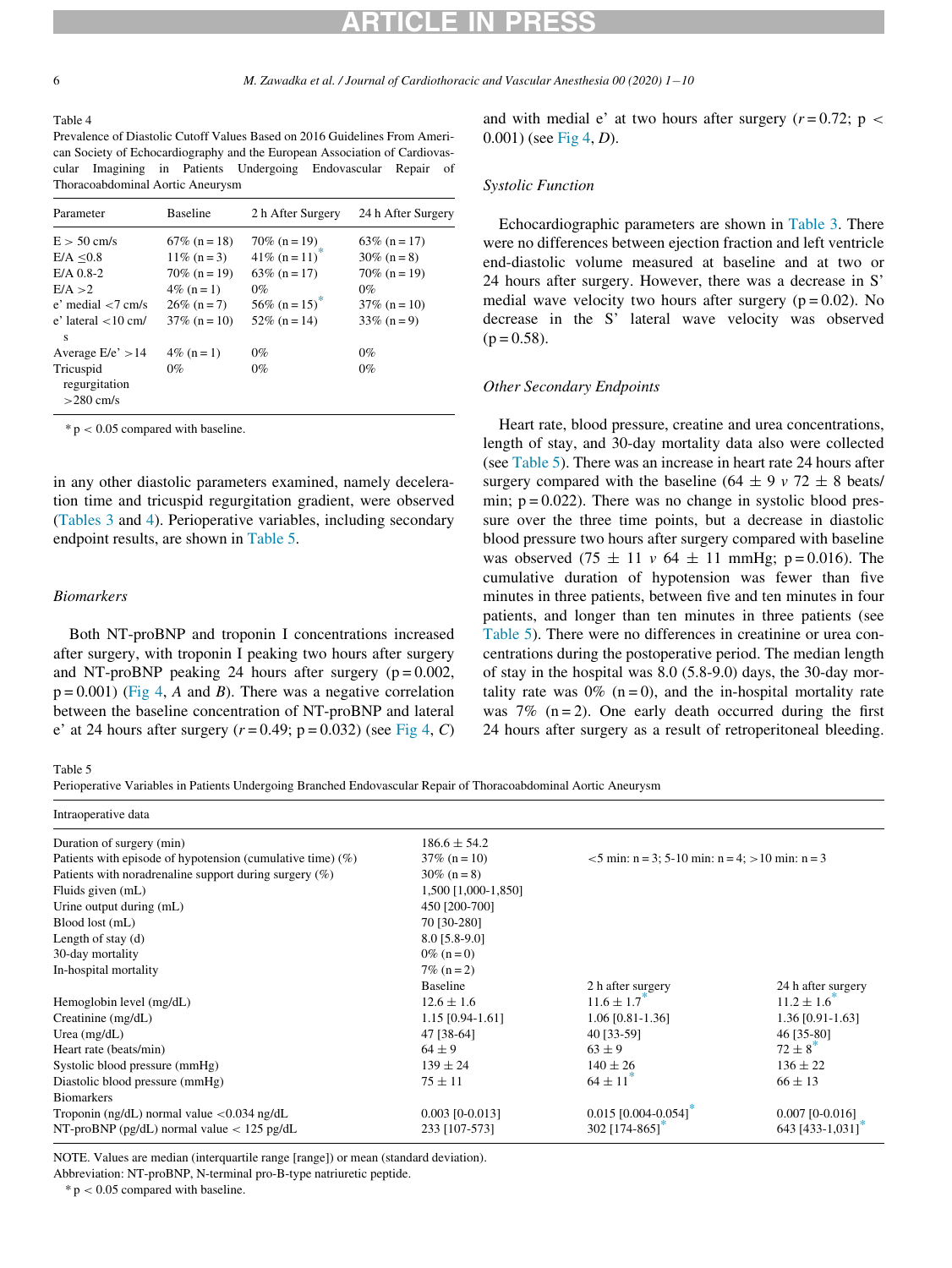M. Zawadka et al. / Journal of Cardiothoracic and Vascular Anesthesia 00 (2020)  $1-10$ 10 7

<span id="page-6-0"></span>

Fig 4. Biomarkers in patients undergoing branched endovascular aortic repair of thoracoabdominal aortic aneurysm. (A and B) Changes in concentrations of cardiac biomarkers in patients undergoing branched endovascular repair of thoracoabdominal aortic aneurysm. (C and D) Correlations between N-terminal pro-Btype natriuretic peptide and parameter of diastolic function. NT-proBNP, N-terminal pro-B-type natriuretic peptide.

The patient did not complete the protocol and, therefore, was not included in the analysis.

#### Discussion

The main finding of the present study was that elderly patients with high cardiovascular risk experienced deterioration in some echocardiographic features of diastolic function after endovascular thoracoabdominal aneurysm repair, concomitant with significant postoperative increases in troponin I and NT-proBNP concentrations. Many studies have preoperatively and postoperatively evaluated diastolic function.  $2,12,14,16-18,25,26$  $2,12,14,16-18,25,26$  $2,12,14,16-18,25,26$  $2,12,14,16-18,25,26$  $2,12,14,16-18,25,26$  $2,12,14,16-18,25,26$   $27,28$  $27,28$  In contrast to previous studies, the present study assessed the evolution of diastolic parameters related to cardiac biomarkers during the early perioperative period in patients after complex EVAR.

### Diastolic Function

In terms of diastolic function, e' measured in the medial and lateral parts of the mitral annulus were decreased two hours after surgery compared with baseline, whereas there were no differences in the E/A and E/e' ratios at two hours. There was also a steady decline of E at two and 24 hours, with an increased reversal in the E/A ratio  $\lt 0.8$  from 11% (n = 3) to  $41\%$  (n = 11), suggesting the development of an impaired relaxation.

As E/e' has been related to left ventricular end-diastolic filling pressures, these findings suggest a deterioration of diastolic function without a change in filling pressures of the left

ventricle. One plausible explanation for a deterioration of diastolic function is that the surgery induced stress (like exercise stress testing<sup>[29](#page-9-4)</sup>) on the myocardium and revealed the underlying diastolic dysfunction. Diastolic dysfunction is the earliest sign of myocardial dysfunction. $30-34$  This finding is supported by the trend in biomarker concentrations with troponin, peaking in the acute phase of myocardial injury, and a subsequent increase in NT-proBNP, signaling adaptation and compensation.

#### Biomarkers

Increases in troponin and NT-proBNP concentrations were observed after surgery. In the authors' study group, the incidence of perioperative cardiac ischemia, defined as an increase of postoperative troponin I > 0.03 ng/mL,<sup>[35](#page-9-6)</sup> was 30% (8/27), which was similar to what has been described previously in elderly patients. $36$  Despite the presence of severe comorbidity in the present study's cohort, only two patients had an elevated concentration of troponin preoperatively, and in one patient, the authors noted its decline after surgery. A 40% incidence of intraoperative hypotension (mean arterial pressure <65 mmHg) was observed, which is within the expected range for this group of patients.<sup>[24](#page-8-7)</sup>

The Vascular Events in Noncardiac Surgery Patients Cohort Evaluation (VISION) study, which investigated a subset of 40,000 patients with postoperative elevation of troponin, showed an increased 30-day mortality rate. $35,37$  $35,37$  There is also evidence that preoperative diastolic dysfunction is an independent predictor of major cardiovascular events and mortality. $12$ -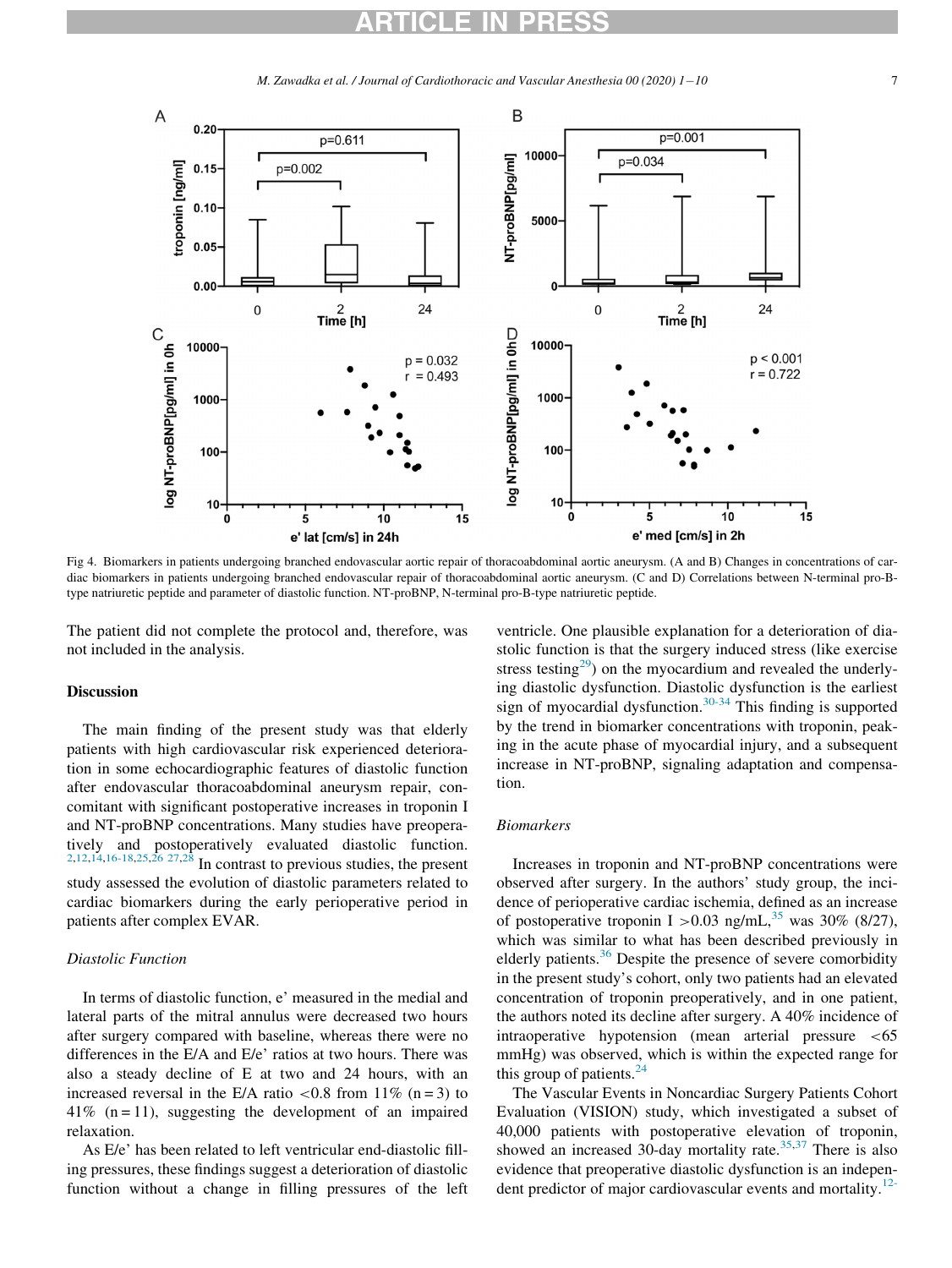## ICI E IN PRE

8 M. Zawadka et al. / Journal of Cardiothoracic and Vascular Anesthesia 00 (2020) 1-10

[14,](#page-8-8)[18](#page-8-11)[,19,](#page-8-12)[25,](#page-9-0)[26](#page-9-1)[,38](#page-9-9) Serial measurements of postoperative troponin and NT-proBNP have been shown to play an important role in predicting long-term outcomes in patients after EVAR.<sup>[35](#page-9-6)[,37](#page-9-8)[,39-](#page-9-10)</sup>

 $41$  A meta-analysis by Ryding et al. demonstrated strong predictive value of preoperative NT-proBNP assessment in patients undergoing noncardiac surgery on in-hospital and long-term adverse cardiac events. $42$  Similar findings have been shown in patients undergoing vascular surgeries,  $43-46$  for which a single measurement of postoperative NT-proBNP also has been associated with an increased rate of cardiovascular complications during three-year follow-up.<sup> $47$ </sup> The present study demonstrated an association between the baseline NTproBNP with lateral and medial e' wave at certain time points. The clinical significance of this finding in the perioperative setting remains unknown. Both the magnitude of the postoperative increase in NT-proBNP concentration and the decrease in e' wave may reflect the intraoperative "stress" for the myocardium.[29](#page-9-4) Additional studies are required to evaluate whether a change in e' wave might be a prognostic tool of comparable value as is NT-proBNP.

As secondary outcomes measures, the following factors that may have affected diastolic function were evaluated: duration of the surgery, fluid balance, blood loss, intraoperative hypotension, kidney function, and hemodynamic parameters. Although the present study was not powered enough to show the effect of intraoperative hemodynamics and fluid management, a high incidence of intraoperative hypotension and a positive correlation between intraoperative fluids administration and NT-proBNP levels 24 hours after surgery were observed  $(r = 0.56; p = 0.0064$  [data not shown]). However, there was no direct correlation with echocardiographic measurements. There might be an additional effect of unmeasured confounders on diastolic function and postoperative cardiac function. Notably, in patients with diastolic dysfunction, clinicians should consider more conservative fluid management because of the expected decrease in left ventricular compliance.  $48,49$  $48,49$ 

### Interaction of the Stent-Graft on Cardiovascular Coupling

Postoperative myocardial injury might be caused by the presence of the stent-graft itself. The range of stent-graft coverage in the present study's patients was from the descending thoracic aorta proximally to the distal bifurcation of iliac arteries. The effect that an endovascular repair of such an extent has on cardiovascular coupling is unknown. First is the effect of a large increase in afterload by the endovascular balloon during stent deployment. In terms of hemodynamics, it is very similar to aortic crossclamping. The second is a reduction in aortic compliance as a result of the inserted graft material. The questions remain of whether techniques that decrease cardiac output during stent deployment, such as rapid pacing or occluding of the inferior vena cava, would decrease the cardiac insult. Another question is related to endograft compliance. Would more compliant materials improve cardiovascular coupling and, therefore, decrease cardiac insult? A recent study by Van Bakel et al. used advanced fluid-structured interaction modeling of the effect of Thoracic Endovascular Aortic Repair (TEVAR) on cardiac remodeling.<sup>[6](#page-8-13)</sup> This small, but robust study, confirmed that the impedance and stiffness mismatch after TEVAR has a negative effect on left ventricle remodeling. A study by Moulakakis et al. demonstrated a postoperative increase in NT-proBNP and an increase in arterial stiffness after endovascular repair of a descending thoracic aorta. They also observed that the level of NTproBNP still was elevated at a six-month follow-up com-pared with baseline.<sup>[4](#page-8-3)</sup> Another study, by Takeda et al., showed that endovascular aneurysm aortic repairs (thoracic, thoracoabdominal, and abdominal) increased arterial stiff-ness and induced secondary left ventricular hypertrophy.<sup>[50](#page-9-16)</sup> The authors did not find any differences in diastolic parameters (medial e', E/A ratio, E/e') seven days after surgery, which is in agreement with the present findings of transient diastolic dysfunction within 24 hours. An immediate reduction in coronary flow reserve in the coronary artery directly after stent-graft deployment has been revealed in an animal model.<sup>[5](#page-8-14)</sup> The authors hypothesized that the change in aortic stiffness may affect the central pressure wave. The wave, reflected from the peripheral circulation, arrives in the central aorta earlier than in naïve aorta, which results in a decrease in aortic diastolic pressure and, thus, coronary blood flow. The E wave represents a pressure gradient between the left ventricle and left atrium, and the e' wave is associated with a time constant of left ventricular relaxation (t). During coronary occlusion, change in the E/A ratio is accompanied by e' wave deceleration.<sup>[23](#page-8-6)</sup> It is plausible that at the selected time points we were able to capture a recovering acute diastolic dysfunction with e' showing a larger latency than E/A ratio.

### **Limitations**

The present study had several limitations. First, this study was conducted in a single center with a small sample size of patients exclusively undergoing complex EVAR. In addition, the primary focus was on a dynamic assessment of diastolic function accompanied by cardiac biomarkers change. Because of the observational nature of this study, the authors were unable to control for factors such as fluid balance (preload), vasopressor use (afterload), or target heart rate that may have affected diastolic function. Although there was no difference in left ventricular end-diastolic volume between measurements, the effect of preload and fluid management on the diastolic function cannot be excluded. Furthermore, echocardiographic data on fluid responsiveness, such as changes in the stroke volume by velocity-time integral, were not collected, and these could have provided more robust data regarding volume status. Furthermore, the left atrium volume was not measured, which was unlikely to be affected by the increase in the filling pressures within 24 hours; however, left atrium modeling by the endograft deployed in the descending aorta was observed. The small sample size prevented the authors from adjusting for confounding factors. One of the exclusion criteria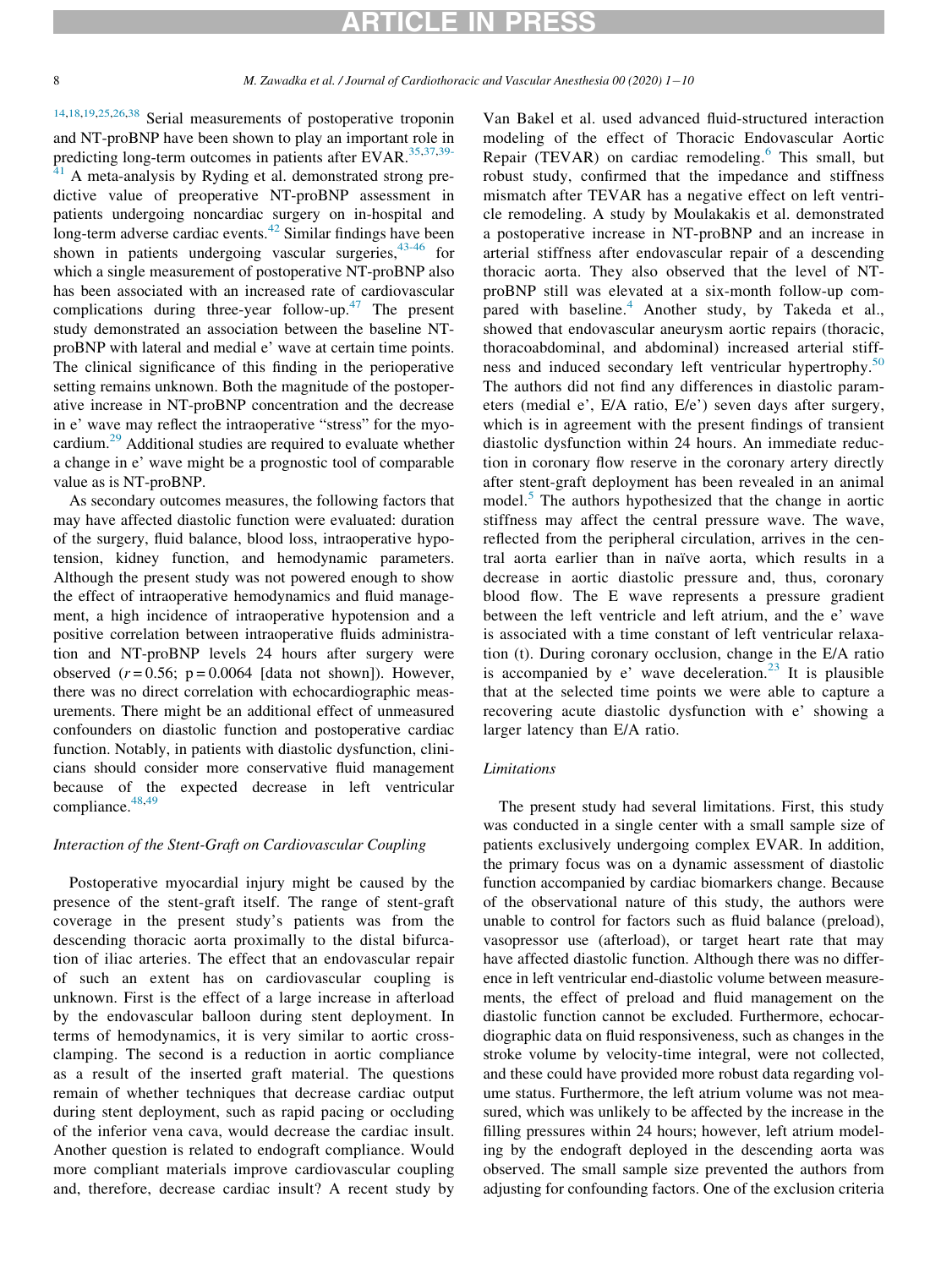M. Zawadka et al. / Journal of Cardiothoracic and Vascular Anesthesia 00 (2020)  $1-10$ 10 9

<span id="page-8-14"></span><span id="page-8-3"></span>was an increase in heart rate >25%, which may have excluded patients with tachydysrhythmias as a result of severe diastolic dysfunction in a larger sample size. Furthermore, the echocardiographic assessment was performed by investigators unblinded to the patients' data. To avoid measurement bias, the analysis was performed after data collection had been completed. The results of this study require further validation in a larger cohort with a longer follow-up period to better understand their clinical implications.

### <span id="page-8-13"></span>Future Directions

The present study found (1) a deterioration in some diastolic parameters two hours after surgery, (2) a transient increase in troponin levels two hours after surgery, and (3) a steady increase in NT-proBNP levels 24 hours after surgery in highrisk cardiovascular patients undergoing complex EVAR. One of the strengths of this study was the homogeneous study population, whose procedures were performed by the same surgeon to minimize confounding factors and with a standardized anesthesia protocol. The authors also reduced the effects of high interindividual heterogeneity by performing a longitudinal study and compared patients' outcomes with individualized baselines.

<span id="page-8-9"></span><span id="page-8-8"></span><span id="page-8-4"></span>Future studies should be directed toward establishing the leading cause of myocardial injury in patients undergoing major endovascular surgery—the hemodynamic stress as a result of surgery or the presence of the cardiovascular coupling mismatch by the stent-graft itself. Large, randomized controlled trials to assess the effects of different elastic properties of the stent-grafts and intraoperative management strategies on the long-term outcomes are needed.

#### <span id="page-8-10"></span>**Conclusions**

<span id="page-8-11"></span>Patients undergoing a branched endovascular aortic repair of a thoracoabdominal aortic aneurysm experience a cardiac insult that manifests with deterioration in diastolic parameters, with concomitant increases of troponin and NT-proBNP concentrations. Additional large-scale prospective studies are required to confirm this phenomenon.

### <span id="page-8-12"></span>Supplementary materials

Supplementary material associated with this article can be found in the online version at doi:[10.1053/j.jvca.2020.11.050](https://doi.org/10.1053/j.jvca.2020.11.050).

### <span id="page-8-5"></span>References

- <span id="page-8-0"></span>1 [Kuznetsova T, Herbots L, L](http://refhub.elsevier.com/S1053-0770(20)31285-4/sbref0001)[opez B, et al. Prevalence of left ventricular dia](http://refhub.elsevier.com/S1053-0770(20)31285-4/sbref0001)[stolic dysfunction in a general population. Circ Heart Fail 2009;2:105–12.](http://refhub.elsevier.com/S1053-0770(20)31285-4/sbref0001)
- <span id="page-8-6"></span><span id="page-8-1"></span>2 [Flu W, Van Kuijk J, Hoeks SE, et al. Prognostic implications of asymp](http://refhub.elsevier.com/S1053-0770(20)31285-4/sbref0002)[tomatic left ventricular dysfunction in patients undergoing vascular sur](http://refhub.elsevier.com/S1053-0770(20)31285-4/sbref0002)[gery. Anesthesiology 2010;112:1316–24.](http://refhub.elsevier.com/S1053-0770(20)31285-4/sbref0002)
- <span id="page-8-7"></span><span id="page-8-2"></span>3 [Karthikesalingam A, Bahia SS, Patterson BO, et al. The shortfall in long](http://refhub.elsevier.com/S1053-0770(20)31285-4/sbref0003)[term survival of patients with repaired thoracic or abdominal aortic aneur](http://refhub.elsevier.com/S1053-0770(20)31285-4/sbref0003)[ysms: Retrospective case-control analysis of hospital episode statistics.](http://refhub.elsevier.com/S1053-0770(20)31285-4/sbref0003) [Eur J Vasc Endovasc 2013;46:533–41.](http://refhub.elsevier.com/S1053-0770(20)31285-4/sbref0003)
- 4 [Moulakakis KG, Kadoglou NPE, Antonopoulos CN, et al. Changes in](http://refhub.elsevier.com/S1053-0770(20)31285-4/sbref0004) [arterial stiffness and N-terminal pro-brain natriuretic peptide levels](http://refhub.elsevier.com/S1053-0770(20)31285-4/sbref0004) [after endovascular repair of descending thoracic aorta. Ann Vasc Surg](http://refhub.elsevier.com/S1053-0770(20)31285-4/sbref0004) [2017;38:220–6.](http://refhub.elsevier.com/S1053-0770(20)31285-4/sbref0004)
- 5 [Zacharoulis AA, Arapi SM, Lazaros GA, et al. Changes in coronary flow](http://refhub.elsevier.com/S1053-0770(20)31285-4/sbref0005) [reserve following stent implantation in the swine descending thoracic](http://refhub.elsevier.com/S1053-0770(20)31285-4/sbref0005) [aorta. J Endovasc Ther 2007;14:544–50.](http://refhub.elsevier.com/S1053-0770(20)31285-4/sbref0005)
- 6 [Van Bakel TMJ, Arthurs CJ, Nauta FJH, et al. Cardiac remodelling follow](http://refhub.elsevier.com/S1053-0770(20)31285-4/sbref0006)[ing thoracic endovascular aortic repair for descending aortic aneurysms.](http://refhub.elsevier.com/S1053-0770(20)31285-4/sbref0006) [Eur J Cardiothorac Surg 2019;55:1061–70.](http://refhub.elsevier.com/S1053-0770(20)31285-4/sbref0006)
- 7 [Nauta FJH, de Beaufort HWL, Conti M, et al. Impact of thoracic endovas](http://refhub.elsevier.com/S1053-0770(20)31285-4/sbref0007)[cular aortic repair on radial strain in an ex vivo porcine model. Eur J Cardi](http://refhub.elsevier.com/S1053-0770(20)31285-4/sbref0007)[othorac Surg 2017;51:783–9.](http://refhub.elsevier.com/S1053-0770(20)31285-4/sbref0007)
- 8 [Nauta FJH, Conti M, Marconi S, et al. An experimental investigation of the](http://refhub.elsevier.com/S1053-0770(20)31285-4/sbref0008) [impact of thoracic endovascular aortic repair on longitudinal strain. Eur J](http://refhub.elsevier.com/S1053-0770(20)31285-4/sbref0008) [Cardiothorac Surg 2016;50:955–61.](http://refhub.elsevier.com/S1053-0770(20)31285-4/sbref0008)
- 9 [Moulakakis K, Mylonas S, Kakisis J, et al. Arterial stiffness alterations and](http://refhub.elsevier.com/S1053-0770(20)31285-4/sbref0009) [inflammatory response following endovascular aortic repair: Based on a](http://refhub.elsevier.com/S1053-0770(20)31285-4/sbref0009) [Presentation at the 2013 VEITH Symposium, November 19-23, 2013](http://refhub.elsevier.com/S1053-0770(20)31285-4/sbref0009) [\(New York, NY, USA\). Aorta \(Stamford\) 2015;3:75–80.](http://refhub.elsevier.com/S1053-0770(20)31285-4/sbref0009)
- 10 [Nauta FJH, van Bogerijen GHW, Trentin C, et al. Impact of thoracic endo](http://refhub.elsevier.com/S1053-0770(20)31285-4/sbref0010)[vascular aortic repair on pulsatile circumferential and longitudinal strain in](http://refhub.elsevier.com/S1053-0770(20)31285-4/sbref0010) [patients with aneurysm. J Endovasc Ther 2017;24:281–9.](http://refhub.elsevier.com/S1053-0770(20)31285-4/sbref0010)
- 11 [Matyal R, Skubas NJ, Mahmood F. Perioperative assessment of diastolic](http://refhub.elsevier.com/S1053-0770(20)31285-4/sbref0011) [dysfunction. Anesth Analg 2011;113:449–72.](http://refhub.elsevier.com/S1053-0770(20)31285-4/sbref0011)
- 12 [Fayad A, Ansari MT, Yang H, et al. Perioperative diastolic dysfunction in](http://refhub.elsevier.com/S1053-0770(20)31285-4/sbref0012) [patients undergoing noncardiac surgery is an independent risk factor for](http://refhub.elsevier.com/S1053-0770(20)31285-4/sbref0012) [cardiovascular events. Anesthesiology 2016;125:72–91.](http://refhub.elsevier.com/S1053-0770(20)31285-4/sbref0012)
- 13 [Sellers D, Srinivas C, Djaiani G. Cardiovascular complications after non](http://refhub.elsevier.com/S1053-0770(20)31285-4/sbref0013)[cardiac surgery. Anaesthesia 2018;73:34–42.](http://refhub.elsevier.com/S1053-0770(20)31285-4/sbref0013)
- 14 [Kaw R, Hernandez AV, Pasupuleti V, et al. Effect of diastolic dysfunction](http://refhub.elsevier.com/S1053-0770(20)31285-4/sbref0014) [on postoperative outcomes after cardiovascular surgery: A systematic](http://refhub.elsevier.com/S1053-0770(20)31285-4/sbref0014) [review and meta-analysis. J Thorac Cardiovasc Surg 2016;152:1142–53.](http://refhub.elsevier.com/S1053-0770(20)31285-4/sbref0014)
- 15 [Kusunose K, Okushi Y, Yamada H, et al. Prognostic value of frailty and](http://refhub.elsevier.com/S1053-0770(20)31285-4/sbref0015) [diastolic dysfunction in elderly patients. Circ J 2018;82:2103–10.](http://refhub.elsevier.com/S1053-0770(20)31285-4/sbref0015)
- 16 [Nicoara A, Swaminathan M. Diastolic dysfunction, diagnostic and periop](http://refhub.elsevier.com/S1053-0770(20)31285-4/sbref0016)[erative management in cardiac surgery. Curr Opin Anaesthesiol](http://refhub.elsevier.com/S1053-0770(20)31285-4/sbref0016) [2015;28:60–6.](http://refhub.elsevier.com/S1053-0770(20)31285-4/sbref0016)
- 17 [Cho DH, Park SM, Kim MN, et al. Presence of preoperative diastolic dys](http://refhub.elsevier.com/S1053-0770(20)31285-4/sbref0017)[function predicts postoperative pulmonary edema and cardiovascular com](http://refhub.elsevier.com/S1053-0770(20)31285-4/sbref0017)[plications in patients undergoing noncardiac surgery. Echocardiography](http://refhub.elsevier.com/S1053-0770(20)31285-4/sbref0017) [2014;31:42–9.](http://refhub.elsevier.com/S1053-0770(20)31285-4/sbref0017)
- 18 [Mordi I, Al-Attar N, Tzemos N. Preoperative assessment of left ven](http://refhub.elsevier.com/S1053-0770(20)31285-4/sbref0018)[tricular diastolic function and right ventricular systolic function have](http://refhub.elsevier.com/S1053-0770(20)31285-4/sbref0018) [independent and incremental prognostic value in prediction of early](http://refhub.elsevier.com/S1053-0770(20)31285-4/sbref0018) [postoperative mortality in redo valve surgery. Echocardiography](http://refhub.elsevier.com/S1053-0770(20)31285-4/sbref0018) [2015;32:749–57.](http://refhub.elsevier.com/S1053-0770(20)31285-4/sbref0018)
- 19 [Licker M, Cikirikcioglu M, Inan C, et al. Preoperative diastolic function](http://refhub.elsevier.com/S1053-0770(20)31285-4/sbref0019) [predicts the onset of left ventricular dysfunction following aortic valve](http://refhub.elsevier.com/S1053-0770(20)31285-4/sbref0019) [replacement in high-risk patients with aortic stenosis. Crit Care](http://refhub.elsevier.com/S1053-0770(20)31285-4/sbref0019) [2010;14:1–11.](http://refhub.elsevier.com/S1053-0770(20)31285-4/sbref0019)
- 20 [Toda H, Nakamura K, Nakagawa K, et al. Diastolic dysfunction is a risk of](http://refhub.elsevier.com/S1053-0770(20)31285-4/sbref0020) [perioperative myocardial injury assessed by high-sensitivity cardiac tropo](http://refhub.elsevier.com/S1053-0770(20)31285-4/sbref0020)[nin T in elderly patients undergoing non-cardiac surgery. Circ J](http://refhub.elsevier.com/S1053-0770(20)31285-4/sbref0020) [2018;82:775–82.](http://refhub.elsevier.com/S1053-0770(20)31285-4/sbref0020)
- 21 [Sastry P, Theologou T, Field M, et al. Predictive accuracy of EuroSCORE:](http://refhub.elsevier.com/S1053-0770(20)31285-4/sbref0021) [Is end-diastolic dysfunction a missing variable? Eur J Cardiothorac Surg](http://refhub.elsevier.com/S1053-0770(20)31285-4/sbref0021) [2010;37:261–6.](http://refhub.elsevier.com/S1053-0770(20)31285-4/sbref0021)
- 22 [Lee TH, Marcantonio ER, Mangione CM, et al. Derivation and prospective](http://refhub.elsevier.com/S1053-0770(20)31285-4/sbref0022) [validation of a simple index for prediction of cardiac risk of major noncar](http://refhub.elsevier.com/S1053-0770(20)31285-4/sbref0022)[diac surgery. Circulation 1999;100:1043–9.](http://refhub.elsevier.com/S1053-0770(20)31285-4/sbref0022)
- 23 [Nagueh SF, Smiseth OA, Appleton CP, et al. Recommendations for the](http://refhub.elsevier.com/S1053-0770(20)31285-4/sbref0023) [evaluation of left ventricular diastolic function by echocardiography: An](http://refhub.elsevier.com/S1053-0770(20)31285-4/sbref0023) [update from the American Society of Echocardiography and the European](http://refhub.elsevier.com/S1053-0770(20)31285-4/sbref0023) [Association of Cardiovascular Imaging. J Am Soc Echocardiogr](http://refhub.elsevier.com/S1053-0770(20)31285-4/sbref0023) [2016;29:277–314.](http://refhub.elsevier.com/S1053-0770(20)31285-4/sbref0023)
- 24 [Salmasi V, Maheshwari K, Yang D, et al. Relationship between intraopera](http://refhub.elsevier.com/S1053-0770(20)31285-4/sbref0024)[tive hypotension, defined by either reduction from baseline or absolute](http://refhub.elsevier.com/S1053-0770(20)31285-4/sbref0024)